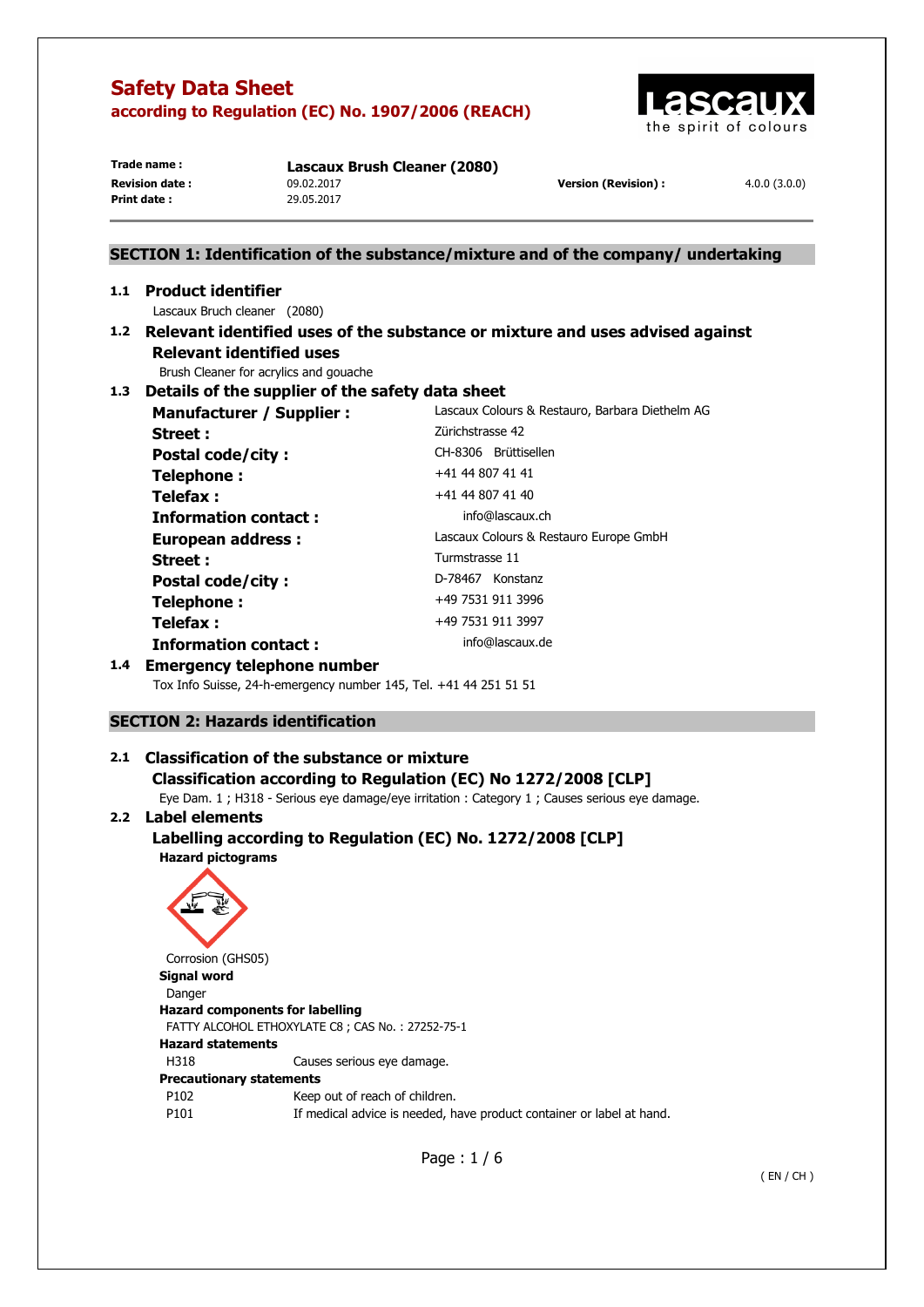

| Trade name:           | Lascaux Brush Cleaner (2080)                                                                                                        |                            |              |  |
|-----------------------|-------------------------------------------------------------------------------------------------------------------------------------|----------------------------|--------------|--|
| <b>Revision date:</b> | 09.02.2017                                                                                                                          | <b>Version (Revision):</b> | 4.0.0(3.0.0) |  |
| Print date:           | 29.05.2017                                                                                                                          |                            |              |  |
|                       |                                                                                                                                     |                            |              |  |
| P <sub>280</sub>      | Wear eye protection/face protection.                                                                                                |                            |              |  |
| P310                  | Immediately call a POISON CENTER/doctor.                                                                                            |                            |              |  |
| P305+P351+P338        | IF IN EYES: Rinse cautiously with water for several minutes. Remove contact lenses, if present<br>and easy to do. Continue rinsing. |                            |              |  |

#### **2.3 Other hazards**

None

### **SECTION 3: Composition/information on ingredients**

#### **3.2 Mixtures**

### **Hazardous ingredients**

FATTY ALCOHOL ETHOXYLATE C8 ; CAS No. : 27252-75-1 Weight fraction :  $\geq 3 - 5\%$ Classification 1272/2008 [CLP] : Eye Dam. 1 ; H318

### **Further ingredients**

Labelling for contents according to regulation (EC) No. 648/2004 Contains parfumes and 5 of non-ionic surfacants

### **Additional information**

Full text of H- and EUH-phrases: see section 16.

### **SECTION 4: First aid measures**

### **4.1 Description of first aid measures**

#### **General information**

In all cases of doubt, or when symptoms persist, seek medical attention. Never give anything by mouth to an unconscious person.

#### **Following inhalation**

Take the casualty into the fresh air and keep warm. Keep at rest. Irregular breathing/no breathing: artificial respiration. Unconsciousness: lateral position - call a physician.

### **In case of skin contact**

Wash away with soap and water and rinse. Do NOT use solvents or thinners.

#### **After eye contact**

Remove contact lenses, keep eyelids open. Flush with plenty of water (10 - 15 min.). Call a physician.

#### **After ingestion**

Contact a doctor immediately. Keep at rest. Do not induce vomiting.

#### **4.2 Most important symptoms and effects, both acute and delayed**  No information available.

### **4.3 Indication of any immediate medical attention and special treatment needed**  None

### **SECTION 5: Firefighting measures**

### **5.1 Extinguishing media**

#### **Suitable extinguishing media**

Alcohol resistant foam, CO2, powders, water spray.

### **Unsuitable extinguishing media**  Waterjet.

## **5.2 Special hazards arising from the substance or mixture**

Fire will produce dense black smoke. Exposure to decomposition products may cause a health hazard.

Page : 2 / 6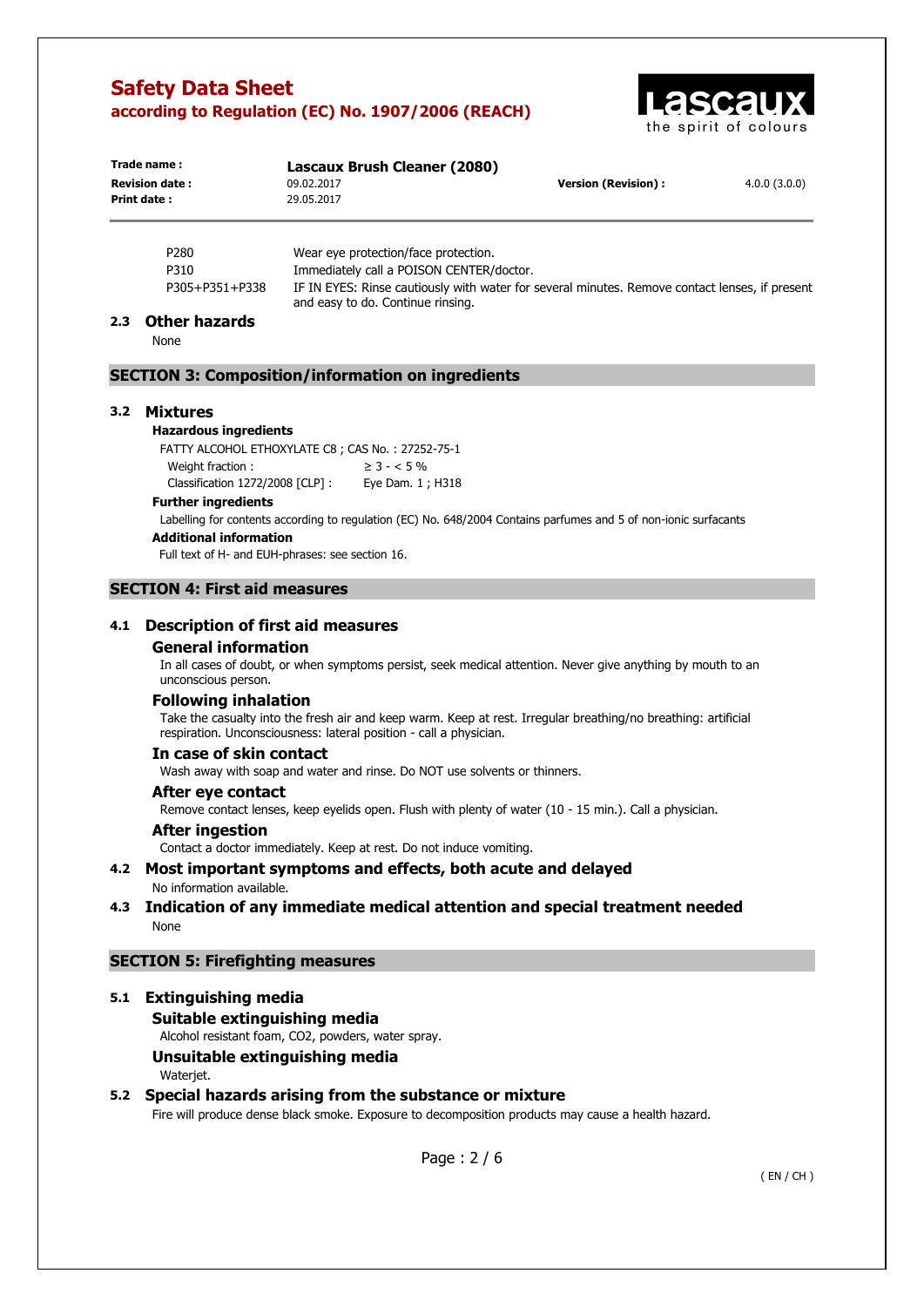

**Print date :** 29.05.2017

**Trade name : Lascaux Brush Cleaner (2080) Revision date :** 09.02.2017 **Version (Revision) :** 4.0.0 (3.0.0)

## **5.3 Advice for firefighters**

**Special protective equipment for firefighters** 

Appropriate breathing apparatus may be required.

### **5.4 Additional information**

Do not allow the quenching water into the sewage system.

### **SECTION 6: Accidental release measures**

### **6.1 Personal precautions, protective equipment and emergency procedures**

Keep away from ignition sources and provide for good ventilation. Refer to protective measures listed in sections 7 and

### **6.2 Environmental precautions**

If the product contaminates lakes, rivers or sewages, inform appropriate authorities in accordance with local regulations.

### **6.3 Methods and material for containment and cleaning up**

### **For cleaning up**

Contain and collect spillage with non-combustible absorbent materials, e.g. sand, earth, vermiculite, diatomaceous earth and place in container for disposal according to local regulations (see section 13). Clean preferabily with a detergent; avoid use of solvents.

## **6.4 Reference to other sections**

None

8.

### **SECTION 7: Handling and storage**

### **7.1 Precautions for safe handling**

Do not eat or drink during work - no smoking. Comply with the health and safety at work laws. For personal protection see Section 8.

### **7.2 Conditions for safe storage, including any incompatibilities**

**Requirements for storage rooms and vessels** 

No particular measures required.

### **Hints on joint storage**

**Storage class (D): 12 Storage class (TRGS 510) (D): 12** 

### **Further information on storage conditions**

Always keep in containers of same material as the original one. See also instructions on the label. Avoid heating and direct sunlight. Keep containers dry and cool. Comply with the health and saftey at work laws.

# **7.3 Specific end use(s)**

None

### **SECTION 8: Exposure controls/personal protection**

### **8.1 Control parameters**

None

## **8.2 Exposure controls**

### **Personal protection equipment**

### **Eye/face protection**

Wear protective glasses in case of splashes.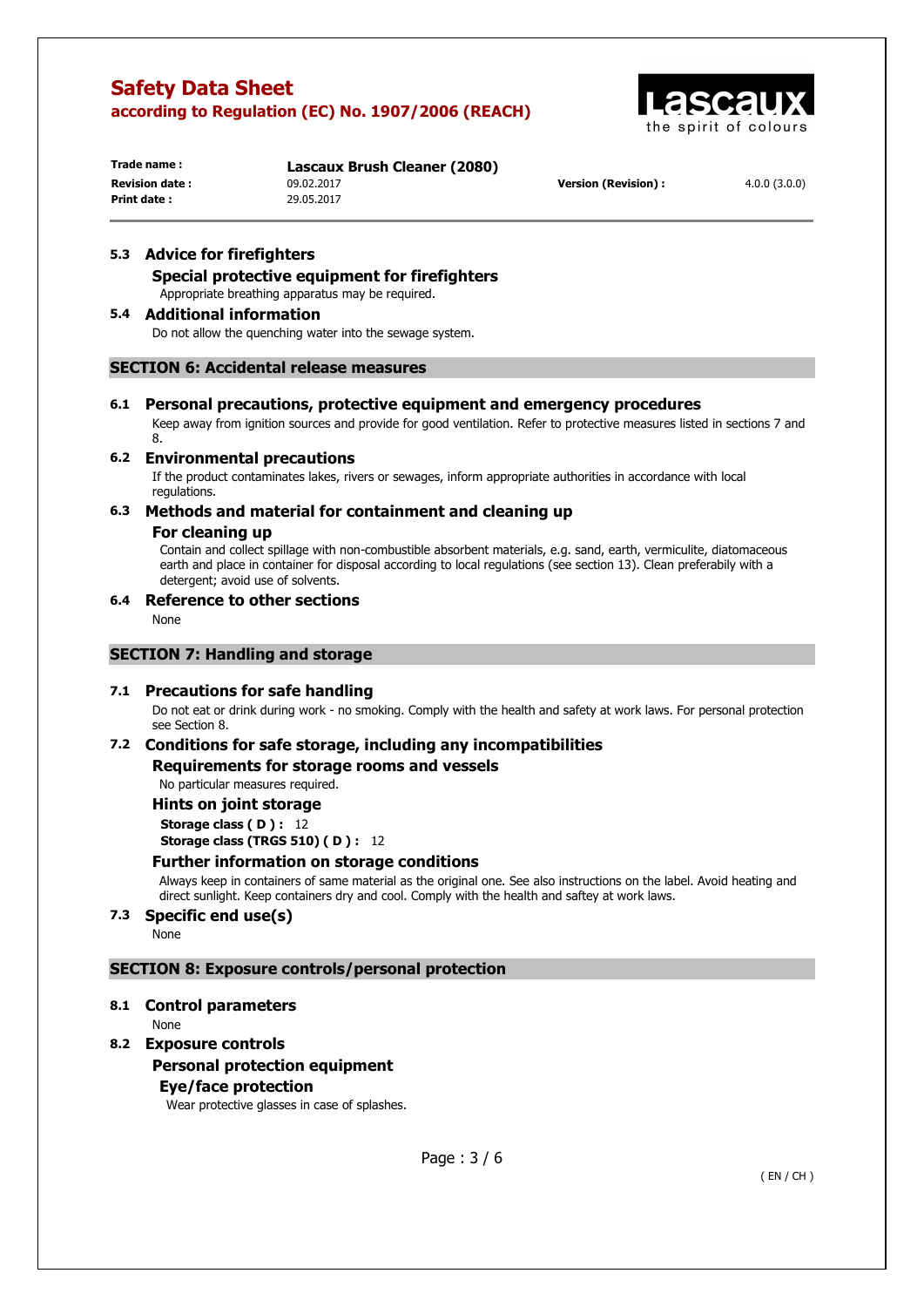

**Trade name : Lascaux Brush Cleaner (2080) Print date :** 29.05.2017

**Revision date :** 09.02.2017 **Version (Revision) :** 4.0.0 (3.0.0)

## **Skin protection**

#### **Body protection**

After skin contact wash thorougly with soap and water or use recognised skin cleanser. Do Not use solvents or thinners.

## **SECTION 9: Physical and chemical properties**

## **9.1 Information on basic physical and chemical properties**

### **Appearance**

**Physical state :** liquid

**Colour :** yellowish

## **Odour**

characteristic

### **Safety relevant basis data**

| Initial boiling point and boiling<br>range : | (1013 hPa) | approx. | 100            | °C                |
|----------------------------------------------|------------|---------|----------------|-------------------|
| Flash point :                                |            |         | not applicable |                   |
| Vapour pressure :                            | (50 °C)    | approx. | 120            | hPa               |
| Density :                                    | (20 °C)    |         | $1,01 - 1,07$  | q/cm <sup>3</sup> |
| pH :                                         |            | approx. | $9,5 - 10,5$   |                   |
| Viscosity :                                  | (20 °C)    |         | not applicable |                   |
|                                              |            |         |                |                   |

## **9.2 Other information**

None

### **SECTION 10: Stability and reactivity**

### **10.1 Reactivity**

No information available.

**10.2 Chemical stability** 

No information available.

### **10.3 Possibility of hazardous reactions**  No information available.

# **10.4 Conditions to avoid**

Stable under recommended storage and handling conditions(See section 7).

## **10.5 Incompatible materials**

No information available.

### **10.6 Hazardous decomposition products**

When exposed to high temperatures may produce hazardous decomposition products such as carbon monoxide and dioxide, smoke, oxides of nitrogen.

## **SECTION 11: Toxicological information**

# **11.1 Information on toxicological effects**

No information available.

### **SECTION 12: Ecological information**

## **12.1 Toxicity**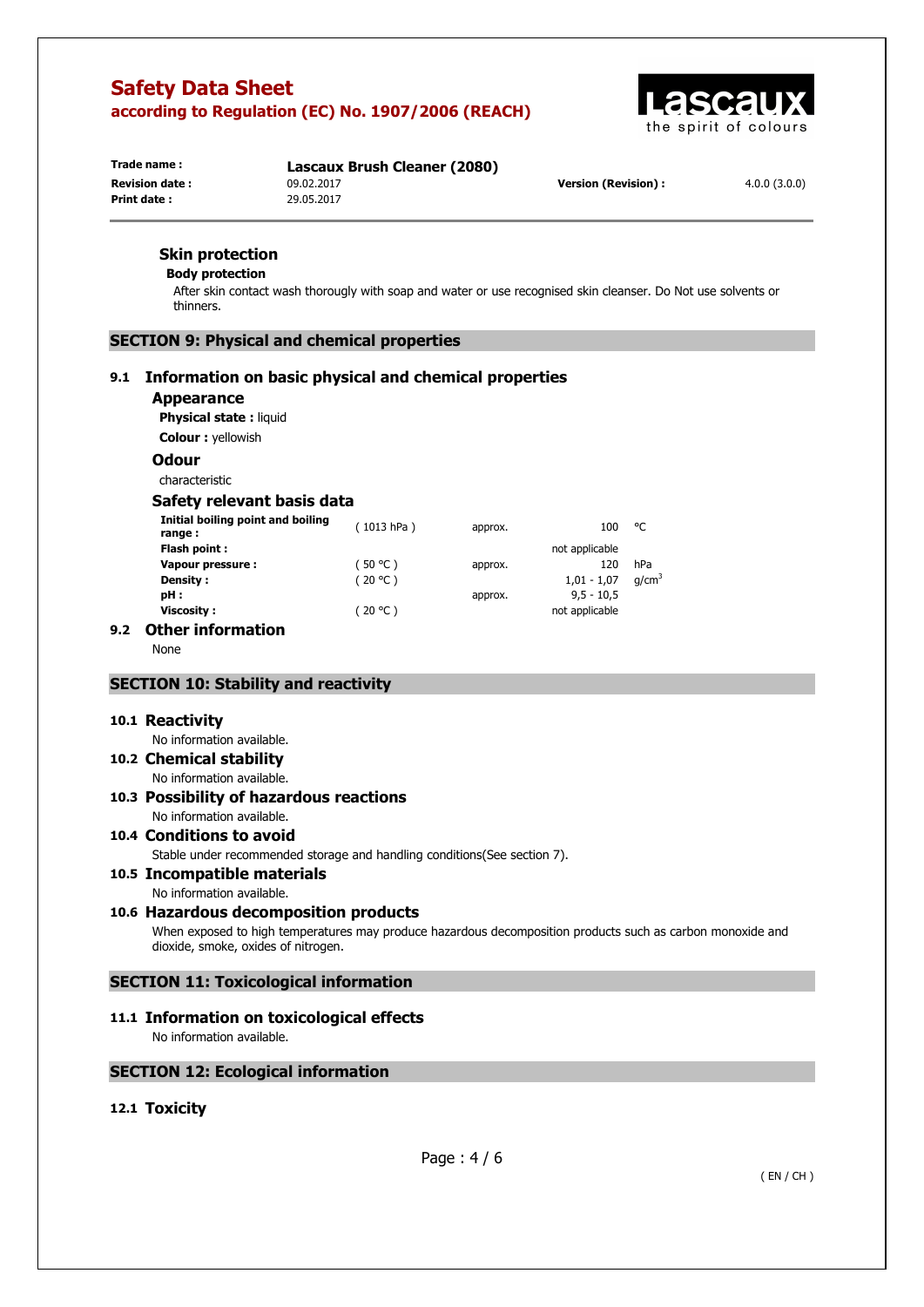

| Trade name:           | Lascaux Brush Cleaner (2080) |                      |              |
|-----------------------|------------------------------|----------------------|--------------|
| <b>Revision date:</b> | 09.02.2017                   | Version (Revision) : | 4.0.0(3.0.0) |
| Print date :          | 29.05.2017                   |                      |              |
|                       |                              |                      |              |

No information available.

**12.2 Persistence and degradability**  No information available.

**12.3 Bioaccumulative potential** 

No information available.

- **12.4 Mobility in soil**  No information available.
- **12.5 Results of PBT and vPvB assessment**  No information available.

# **12.6 Other adverse effects**

No information available.

## **12.7 Additional ecotoxicological information**

There are no data available on the product itself.

### **SECTION 13: Disposal considerations**

Contaminated packaging must be emptied of all residues and, following appropriate cleaning, may be sent to a recycling plant. Uncleaned packaging must be disposed of in the same manner as the medium.

### **13.1 Waste treatment methods**

### **Product/Packaging disposal**

### **Waste codes/waste designations according to EWC/AVV**

08 01 12: Waste paint and varnish other than those mentioned in 08 01 11.

### **SECTION 14: Transport information**

### **14.1 UN number**

No dangerous good in sense of these transport regulations.

**14.2 UN proper shipping name** 

No dangerous good in sense of these transport regulations.

**14.3 Transport hazard class(es)**  No dangerous good in sense of these transport regulations.

### **14.4 Packing group**  No dangerous good in sense of these transport regulations.

**14.5 Environmental hazards** 

No dangerous good in sense of these transport regulations.

**14.6 Special precautions for user**  None

### **SECTION 15: Regulatory information**

# 15.1 Safety, health and environmental regulations/legislation specific for the substance or **mixture**

### **National regulations**

U.S.A. Conforms to ASTM D-4236. "No health labeling required"

**Water hazard class (WGK)** 

Class ( D ) : nwg (Non-hazardous to water) Classification according to VwVwS

## **15.2 Chemical safety assessment**